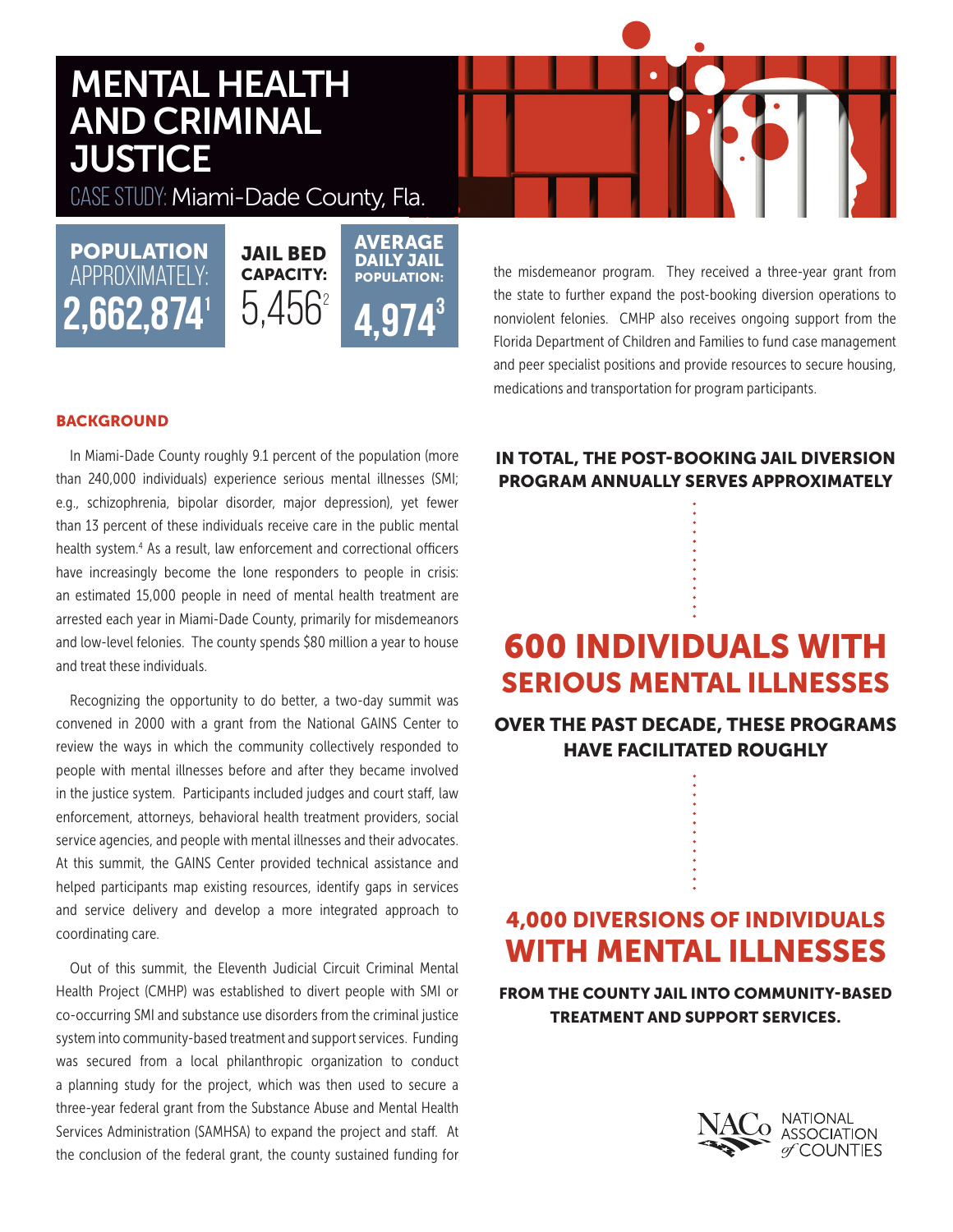#### CRIMINAL MENTAL HEALTH PROJECT

The Criminal Mental Health Project (CMHP) currently operates four different diversion programs.

#### *Pre-Booking Jail Diversion*

Miami-Dade County's pre-booking jail diversion program focuses on providing Crisis Intervention Team (CIT) training for law enforcement officers. CIT is designed to educate and prepare officers to recognize the signs and symptoms of mental illness and to respond more effectively and appropriately to people in crisis. When appropriate, officers may assist individuals with accessing treatment in lieu of being arrested and taken to the jail. CIT-related training courses have also been developed specifically for 9-1-1 dispatchers, crisis negotiators, correctional officers and command staff.

## APPROXIMATELY 4,600 LAW ENFORCEMENT OFFICERS FROM ALL 36 MUNICIPALITIES IN MIAMI-DADE COUNTY, AS WELL AS MIAMI-DADE PUBLIC SCHOOLS AND THE department of corrections and rehabilitation, HAVE CIT TRAINING. THEY RESPOND TO 16,000 CRISIS CALLS PER YEAR.

Since the implementation of CIT, significantly fewer people in psychiatric crisis are being arrested, law enforcement agencies are experiencing fewer injuries to officers and civilians, there have been fewer instances of use of force involving people with mental illnesses and more people are being linked to appropriate care in the community.

#### *Post-Booking Jail Diversion: Misdemeanor Program*

People charged with a misdemeanor who meet program admission criteria (SMI diagnosis and need for acute care services) and are in custody are transferred from the jail to a community-based crisis stabilization unit within 24 to 48 hours of booking. Upon stabilization, legal charges may be dismissed or modified based on treatment engagement. Individuals who do not meet criteria for hospitalization are released from custody and may also be referred to the program.

Program participants will meet with court case management specialists that will explain the program and offer linkages to a comprehensive array of community-based treatment, support and housing services that are essential for successful community reentry and recovery outcomes. Peer specialists, many of whom have already completed the program, assist participants with reentry to the community. They also provide the "hands on" support that increases the likelihood of successful recovery outcomes. Participants are monitored by CMHP for up to a year after reentry to ensure ongoing linkages to supports and services.

#### THE CMHP COMPREHENSIVE CARE PROGRAM PROVIDES FOR THE FOLLOWING:

- Risk and Need Screening: The program utilizes evidence-based screening tools in the Post-Booking Jail Diversion Program in an effort to determine individual risks and needs to develop an appropriate transition plan to the community.
- Housing: The program works closely with the Homeless Trust and other community housing organizations to ensure that adequate housing is available for program clients.
- Entitlements: The Court collaborates with the local Social Security Administration Office and health providers to facilitate and expedite program clients' access to benefits.
- Contingency Funds: Funds are available for indigent clients for housing, treatment, medication and other ancillary needs through the Florida Department of Children and Families.

#### *Post-Booking Jail Diversion: Felony Program*

Due to the initial success of the misdemeanor diversion program, in 2008, the state attorney's office agreed to expand the program to people with nonviolent felonies. Participants in the felony diversion program are referred to the CMHP through a number of sources including the public defender's office, the state attorney's office, private attorneys, judges, corrections health services and family members. All participants must meet diagnostic and legal criteria.

At the time the person is accepted into the program, the state attorney's office informs the court of the plea he or she will be offered contingent on successful program completion. Similar to the misdemeanor program, legal charges may be dismissed or modified based on treatment engagement. All participants are assisted in accessing community-based services and supports, and their progress is monitored and reported to the court by CMHP staff.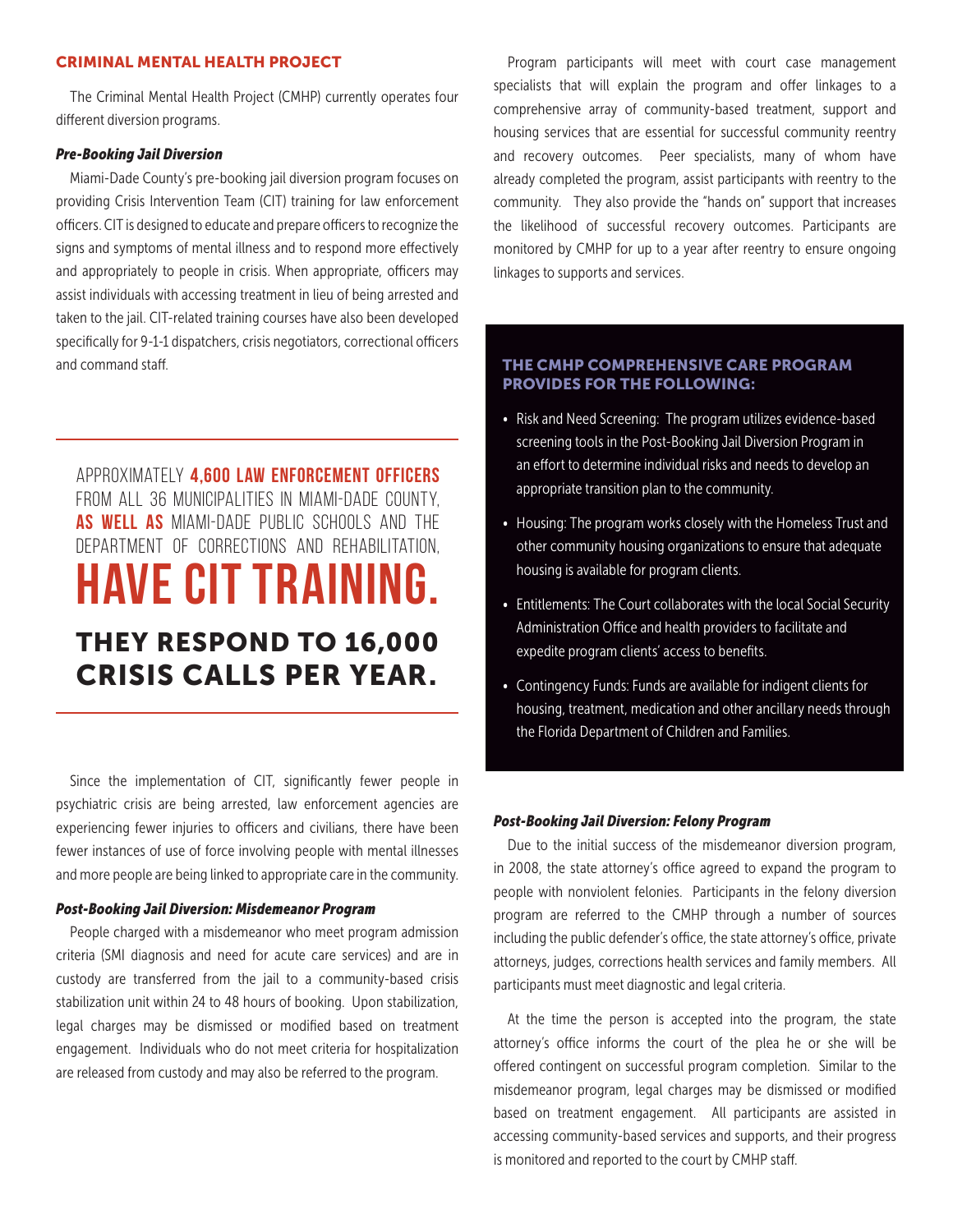#### *Forensic Alternative Center: Incompetency*

The Miami-Dade Forensic Alternative Center (MD-FAC) is a statesponsored project to serve individuals that are found incompetent to proceed to trial. Eligible participants must be charged with thirddegree and nonviolent second-degree felonies and require placement in a forensic state hospital. The community-based treatment provider operating services for the project is responsible for providing a full array of residential and community reentry services, including crisis stabilization, competency restoration, development of community living skills, assistance with community reentry and community monitoring to ensure ongoing treatment following discharge. Through this diversion program, individuals can be served for twice as long as they would be in state hospitals for about half the cost of hospitalization.

#### SOCIAL SECURITY BENEFITS

Most of the people served by the CMHP are indigent and had not been receiving entitlement benefits at admission to the program. As a result, many do not have the necessary resources to access adequate housing, treatment or support services in the community. To address this barrier and maximize resources, the CMHP developed an innovative plan to improve the ability to transition people from the criminal justice system to the community.

In an effort to ensure that the program participants who are eligible for these benefits receive them as quickly and efficiently as possible, the CMHP uses a best practice model, SOAR (SSI/SSDI, Outreach, Access and Recovery). SOAR was developed as a federal technical assistance initiative to expedite access to benefits for people with mental illnesses who are homeless.<sup>5</sup> All CMHP participants are screened for eligibility for federal benefits as early as possible. Program data demonstrates that 90 percent of the individuals are approved on the initial application. By contrast, the national average across all disability groups for approval on initial application is 30 percent. In addition, the average time to approval for CMHP participants is 35 days compared to the ordinary approval process which typically takes between nine and 12 months, or longer.

### MENTAL HEALTH DIVERSION FACILITY: COMING SOON

In the fall of 2014, the Miami-Dade County Board of Commissioners approved plans for the development of a \$22 million Mental Health Diversion Facility to include a crisis unit, short-term housing, a courtroom, and therapeutic offerings such as cooking classes, gardening and employment services. Miami-Dade County is leasing an abandoned former state hospital from the state for \$1 per year to use the facility as an alternative to jail.

The facility is expected to open in 2017 and will feature 168 residential beds where people can stay for up to 90 days as they prepare for reintegration back into society with the help of case managers and probation officers. Much of the costs for services offered at the facility are expected to be paid for through state and federal benefits.